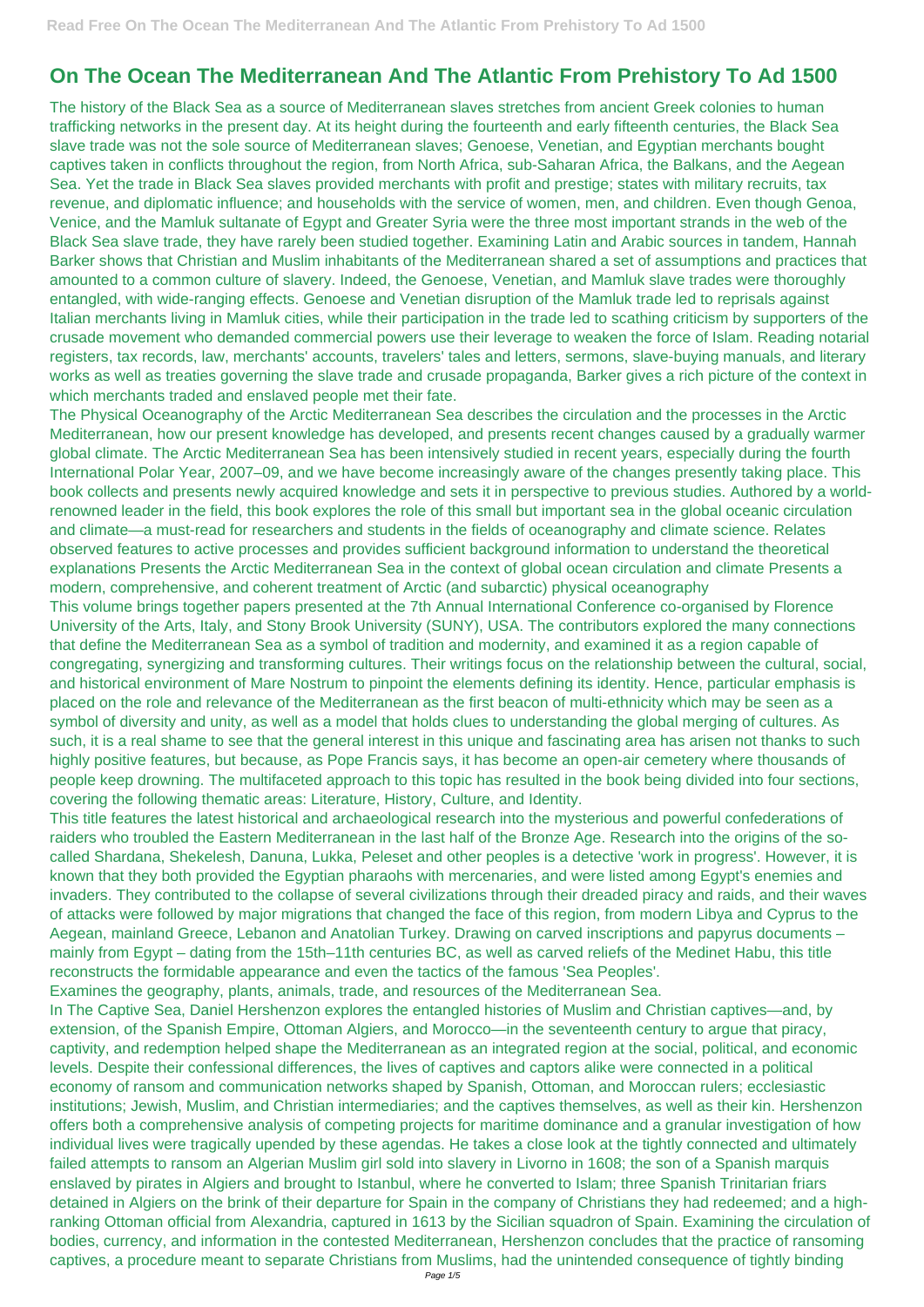## Iberia to the Maghrib.

This volume is an indispensable addition to the multidisciplinary coverage of the science of the Mediterranean Sea. The editors have gathered leading authorities from the fields of Marine Biology, Ecology, paleoclimatology, Chemical and Physical Oceanography, Zoology, Botany, Aquatic Photosynthesis, Socioeconomics, Mariculture, Mediterranean History and Science of Humanity. Beginning with the birth of the Mediterranean Sea and its myths. From coral to fish, an introduction is given to its major inhabitants of plants and animals past and present. The chapters illustrate how organisms interact as part of the structure and function of the Sea's main ecosystems. The rise of the Mediterranean as the cradle of the Western Civilization leads to a discourse on the status of human interaction with the sea. Accelerating global climate change, water warming, ocean acidification and sea level rise, and analyses of their effects on key organisms, entire ecosystems and human socioeconomics are given. Forecasting and predictions are presented taking into account different future scenarios from the IPCC (International Panel on Climate Change). The volume is richly illustrated in color, with an extensive bibliography. A valuable addition to the limited literature in the field, offering up-todate broad coverage merging science and humanities.?

An electrifying narrative history of the Mediterranean from Ancient Egypt to 1919, from the bestselling author of The Popes and Sicily: A Short History The Mediterranean has nurtured three of the most dazzling civilisations of antiquity, witnessed the growth of three of our greatest religions and links three of the world's six continents. John Julius Norwich has visited every country around its shores; now he tells the story of the Middle Sea - a tale that begins with the Pharaohs and ends with the Treaty of Versailles - in a dramatic account of the remarkable civilisations that rose and fell on the lands of the Mediterranean. Expertly researched and ingeniously executed, Norwich takes us through the Arab conquests of Syria and North Africa; the Holy Roman Empire and the Crusades; Ferdinand and Isabella and the Spanish Inquisition; the great sieges of Rhodes and Malta by the Sultan Süleyman the Magnificent; the pirates of the Barbary Coast and the Battle of Lepanto; Nelson and Napoleon; the Greek War of Independence and the Italian Risorgimento. The Middle Sea is colourful, character-driven history at its most enjoyable and is the culmination of John Julius Norwich's distinguished career as one of the greatest enthusiasts for anecdotal history. 'An expertly paced, exhilarating read....a landmark in popular history-telling...a splendid achievement for its memorable scope and vitality... This wonderfully riveting history reveals our favourite holiday destination in all its glorious, epic depth' Sunday Telegraph Textiles were the second-most-traded commodity in all of world history, preceded only by grain. In the Ottoman Empire in particular, the sale and exchange of silks, cottons, and woolens generated an immense amount of revenue and touched every level of society, from rural women tending silkworms to pashas flaunting layers of watered camlet to merchants traveling to Mecca and beyond. Sea Change offers the first comprehensive history of the Ottoman textile sector, arguing that the trade's enduring success resulted from its openness to expertise and objects from far-flung locations. Amanda Phillips skillfully marries art history with social and economic history, integrating formal analysis of various textiles into wider discussions of how trade, technology, and migration impacted the production and consumption of textiles in the Mediterranean from around 1400 to 1800. Surveying a vast network of textile topographies that stretched from India to Italy and from Egypt to Iran, Sea Change illuminates often neglected aspects of material culture, showcasing the objects' ability to tell new kinds of stories.

The Mediterranean Sea was the most intensely contested body of water in World War II. As the maritime crossroads where Europe, Asia, and Africa meet, more major naval actions were fought in the Mediterranean than in the Atlantic or Pacific. Despite its importance, remarkably little has been written about the subject, and what exists is largely one-sided and outdated. This fresh study of the naval war in the Mediterranean analyzes the actions and performances of the five major navies British, Italian, French, German, and American during the entire five-year campaign and objectively examines the national imperatives that drove each nation s maritime strategy. The Struggle for the Middle Sea sidesteps the myths that haunt this campaign, such as Great Britain enjoying a moral advantage over Italy, or the French being Germany s puppet, or the North African campaign significantly contributing to the eventual Allied victory. The book documents how the British Royal Navy, despite brilliant victories, was bled white in a campaign with questionable strategic goals; how Italy followed its own coherent naval strategy, much to the frustration of

The Mediterranean region contains a diverse and interesting climate ranging from areas with permanent glaciers to areas of subtropical, semiarid regions. The region is potentially sensitive to climate change and its progress has environmental, social, and economic implications within and beyond the region. Produced by the Mediterranean Climate Variability and Predictability Research Networking Project, this book reviews the evolution of the Mediterranean climate over the past two millennia with projections further into the twenty-first century as well as examining in detail various aspects of the Mediterranean region's climate including evolution, atmospheric variables, and oceanic and land elements. Integrated with this, the book also considers the social and economic problems or vulnerabilities associated with the region. Written and reviewed by multiple researchers to ensure a high level of information presented clearly, Mediterranean Climate Variables will be an invaluable source of information for geologists, oceanographers, and anyone interested in learning more about the Mediterranean climate. Written by leading experts in the field Presents clear, compelling, and concise evidence Includes the latest thinking in Mediterranean climate research "First published in Great Britain in 2011 by Allen Lane"--T.p. verso.

What is the Mediterranean? - Physical setting - Trading empires - Sea routes - Mare Nostrum - Christian Mediterranean - Resurgent Islam - Battleground of the European powers - Globalized Mediterranean.

One of the most crucial but still very poorly understood topics of oceanographic science is the role of ocean processes in contributing to the dynamics of climate and global change. This book presents a series of high level lectures on the major

categories of ocean/atmosphere processes. Three of these major issues are the focus of the lectures: (1) air--sea interaction processes; (2) water mass formation, dispersion and mixing; (3) general circulation, with specific emphasis on the thermohaline component. Global examples in the world ocean are provided and discussed in the lectures. In parallel, the Mediterranean Sea is a laboratory basin in providing analogues of the above global processes relevant to climate dynamics. They include the Mediterranean thermohaline circulation with its own `conveyor belt'; intermediate and deep water mass formation and transformations, dispersion and mixing. No other book in the field provides a review of fundamental lectures on these processes, coupled with global examples and their Mediterranean analogues.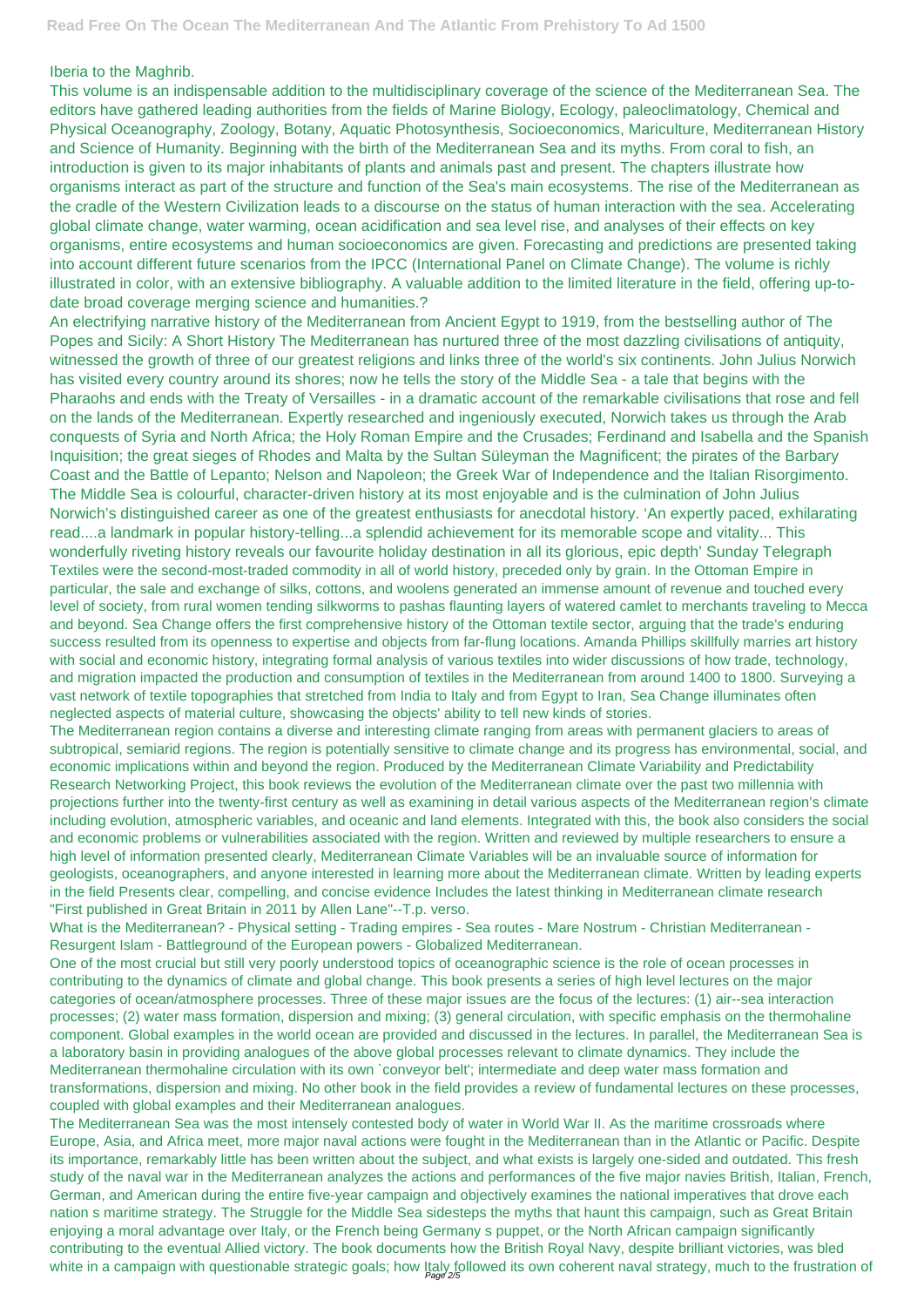its German ally; and how the Marine Nationale was the strength of the independent French state and how it fought the Allies--and rejected the Axis--to maintain that independence. Most World War II histories tell the story of the Mediterranean War from a limited national point of view. Other works also end the story in 1943. Struggle for the Middle Sea provides a complete history of the entire campaign from all perspectives and covers Germany s largely unknown and remarkably successful struggle to employ sea power in the Mediterranean after the Italian armistice. The book s perspective and depth of detail is unmatched by other works, and its fresh viewpoints, supported by extensive research in Italian and French sources, are certain to provoke controversy. Its lessons about coastal warfare, the use of the sea, and the difficulty of gaining command of the sea in wartime provide insight into the role naval strategy played in Word War II.

In 1521, Suleiman the Magnificent, Muslim ruler of the Ottoman Empire, dispatched an invasion fleet to the Christian island of Rhodes. This would prove to be the opening shot in an epic clash between rival empires and faiths for control of the Mediterranean and the center of the world. In Empires of the Sea, acclaimed historian Roger Crowley has written a thrilling account of this brutal decades-long battle between Christendom and Islam for the soul of Europe, a fast-paced tale of spiraling intensity that ranges from Istanbul to the Gates of Gibraltar. Crowley conjures up a wild cast of pirates, crusaders, and religious warriors struggling for supremacy and survival in a tale of slavery and galley warfare, desperate bravery and utter brutality. Empires of the Sea is a story of extraordinary color and incident, and provides a crucial context for our own clash of civilizations.

Due to its particular characteristics, the Mediterranean Sea is often viewed as a microcosm of the World Ocean. Its proportionallyreduced dimensions and peculiar hydrological circulation render it susceptible to environmental and climatic constraints, which are rapidly evolving. The Mediterranean is therefore an ideal site to examine, in order to better understand a number of key oceanographic phenomena. This is especially true of the Ligurian Sea where, due to its geology, oceanic conditions are found close to the coast. As such, 30 years ago, an offshore time-series site provided a fresh impetus to a long history of marine biology research, which has generated a very important body of data and knowledge. This is the first volume, in a two-volume series, that summarizes this research. Across these two books, the reader will find 13 chapters that examine the geology, physics, chemistry and biology of the Ligurian Sea ? always with the goal of providing key elements of oceanography in a changing world. With contributions by numerous experts

This new volume on Biological Invasions deals with both plants and animals, differing from previous books by extending from the level of individual species to an ecosystem and global level. Topics of highest societal relevance, such as the impact of genetically modified organisms, are interlinked with more conventional ecological aspects, including biodiversity. The combination of these approaches is new and makes compelling reading for researchers and environmentalists.

The Mediterranean Sea is considered the most threatened sea on Earth. This new book presents a scientific look at the past, present and future changes occurring in the Mediterranean Sea. In addition, this book also gives a background description of the geology, physical oceanography, marine chemistry and marine biology of the Mediterranean Sea. It provides an up-to-date summary of the human (anthropogenic) factors affecting the Mediterranean marine environment, as well as an estimate of the future of the Mediterranean Sea as related to local and global changes, with an emphasis on climate change.

In an evocative account of a summer voyage on the Mediterranean Sea, an American chef describes his sojourn working aboard the classic yacht belonging to an Italian billionaire and his wife, sailing to the colorful seaside ports of the French Riviera and Italian coast while preparing unique meals reflecting the local flavors and ingredients of each port of call. Reprint. 15,000 first printing.

Climate variability in different ocean basins can impact one another, for instance the El Niño/Southern Oscillation (ENSO) in the Pacific Ocean has remote effects on other tropical oceans around the world, which in turn modulate ENSO. With chapters by eminent researchers, this book provides a comprehensive review on how interactions among the climates in different ocean basins are key contributors to global climate variability. It discusses how interbasin interactions are mediated by oceanic and atmospheric bridges and explains exciting new possibilities for enhancing climate prediction globally. The first part of the book covers essential theory and introduces the basic mechanisms for remote connection and local amplification. The second presents outstanding examples. The latter part discusses applications to cases of societal interest such as impacts on monsoon systems and expectations after climate change. This comprehensive reference is a useful resource for graduate students and researchers in the atmospheric and ocean sciences. For humans the sea is, and always has been, an alien environment. Ever moving and ever changing in mood, it is a place without time, in contrast to the land which is fixed and scarred by human activity giving it a visible history. While the land is familiar, even reassuring, the sea is unknown and threatening. By taking to the sea humans put themselves at its mercy. It has often been perceived to be an alien power teasing and cajoling. The sea may give but it takes. Why, then, did humans become seafarers? Part of the answer is that we are conditioned by our genetics to be acquisitive animals: we like to acquire rare materials and we are eager for esoteric knowledge, and society rewards us well for both. Looking out to sea most will be curious as to what is out there - a mysterious island perhaps but what lies beyond? Our innate inquisitiveness drives us to explore. Barry Cunliffe looks at the development of seafaring on the Mediterranean and the Atlantic, two contrasting seas — the Mediterranean without a significant tide, enclosed and soon to become familiar, the Atlantic with its frightening tidal ranges, an ocean without end. We begin with the Middle Palaeolithic hunter gatherers in the eastern Mediterranean building simple vessels to make their remarkable crossing to Crete and we end in the early years of the sixteenth century with sailors from Spain, Portugal and England establishing the limits of the ocean from Labrador to Patagonia. The message is that the contest between humans and the sea has been a driving force, perhaps the driving force, in human history. Water Resources in the Mediterranean Region summarizes and collates scientific developments around water resources in the Mediterranean socio-economic environment through a multidisciplinary framework synthesizing hydrology,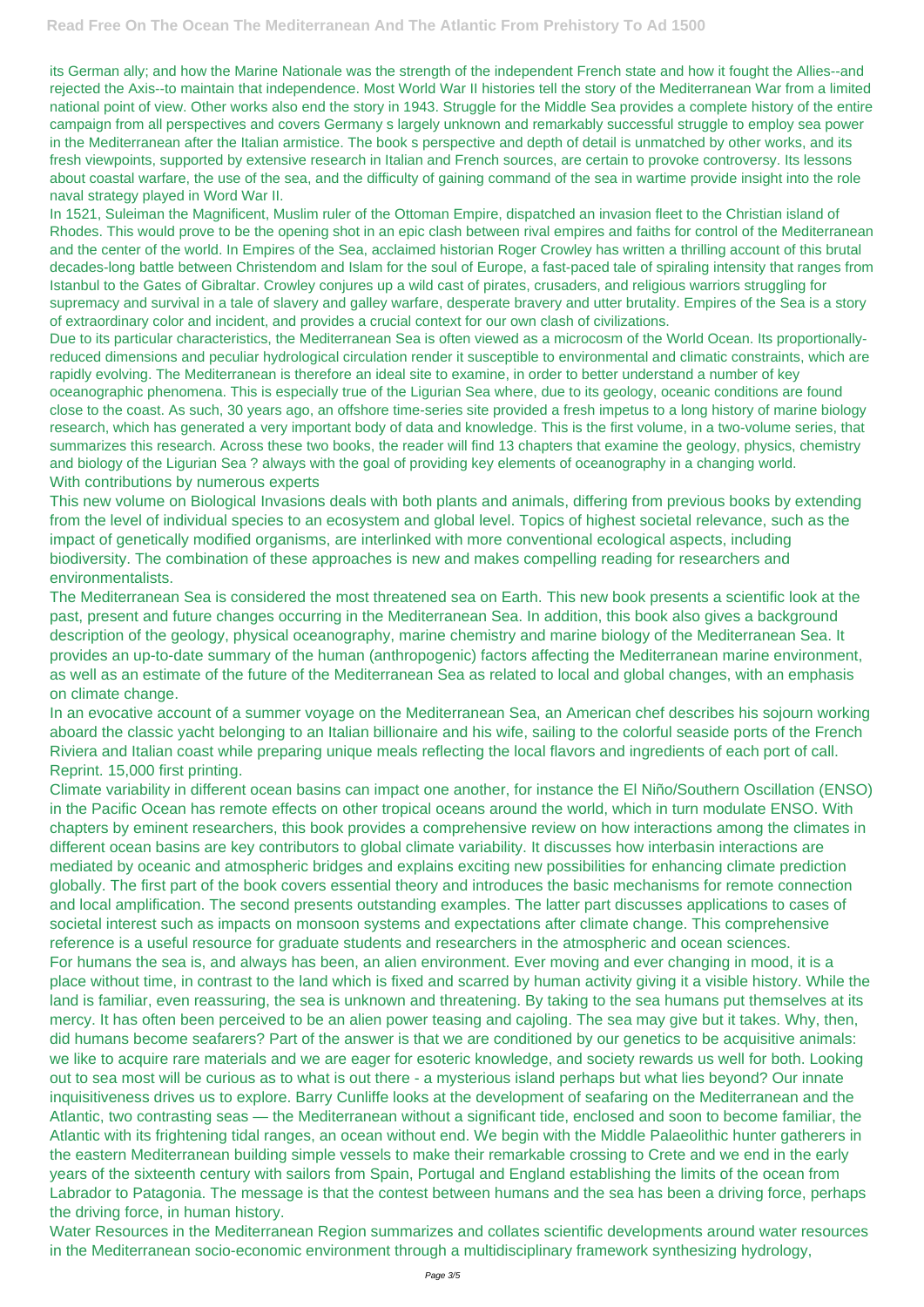hydrogeology, climate, bioclimatology, economics, and geography. As such, it provides essential information for any reader looking to learn more about the Mediterranean which is experiencing the impact of climate change and concurrent complex issues of anthropogenic effects, especially in agriculture and other resource uses. Water Resources in the Mediterranean Region covers different challenges in the issue of the evolution of water resources in the Mediterranean. It is intended for PhD students, research scientists, and managers interested in new solutions and approaches for water management and in the forecast of future water dynamics. Offers multidisciplinary content providing global visions of the challenges faced in the Mediterranean region Presents fundamental and operational studies, providing the reader with information on how to implement these actions and results themselves Written in a pedagogical manner, allowing for ease of reading for both researchers and water managers

What is the Mediterranean? The perception of the Mediterranean leans equally on the nature, culture, history, lifestyle, and landscape. To approach the question of identity, it seems that we have to give importance to all of these. There is no Mediterranean identity, but Mediterranean identities. Mediterranean is not about the homogeneity and uniformity, but about the unity that comes from diversities, contacts, and interconnections. The book tends to embrace the environment, society, and culture of the Mediterranean in their multiple and unique interconnections over the millennia, contributing to the better understanding of the essential human-environmental interrelations. The choice of 17 chapters of the book, written by a number of prominent scholars, clearly shows the necessity of the interdisciplinary approach to the Mediterranean identity issues. The book stresses the most serious concerns of the Mediterranean today - threats to biodiversity, risks, and hazards - mostly the increasing wildfires and finally depletion of traditional Mediterranean practices and landscapes, as constituent parts of the Mediterranean heritage.

With eloquent and devastating imagery, the creator of the multi-award-winning book The Island again asks us to examine our responses to the plight of refugees. How long will we remain silent witnesses? 'After finishing this book, I imagined a different story, one recounting the journey of a family with an entry visa, setting out on an aeroplane or a ship, landing or docking safe and sound in a country where they can make a new start. These are known as "safe and legal pathways" and Amnesty International calls on the international community to provide them to those fleeing war, torture and persecution. Routes over land, air or sea that would save people having to entrust their lives to crime rings, which is otherwise the only possibility that remains open to them. I imagine Armin Greder would enjoy writing it but he cannot. Because today he needs to tell the story of that shared sea that has become a mass grave: the Mediterranean. Unfortunately, there is also a third story to tell: a story of silence, one with no protagonists. That is how it will be if the European Union succeeds - through "cooperation agreements" with African countries - in moving its sea borders much further south. Then there will be no more deaths (at sea). And we will eat our fish in peace.' Riccardo Noury Spokesperson, Amnesty International Italy

A major new economic history of the ancient Mediterranean world In The Open Sea, J. G. Manning offers a major new history of economic life in the Mediterranean world during the Iron Age, from Phoenician trading down to the Hellenistic era and the beginning of Rome's supremacy. Drawing on a wide range of ancient sources and the latest social theory, Manning suggests that the search for an illusory single ancient economy has obscured the diversity of the Mediterranean world, including changes in political economies over time and differences in cultural conceptions of property and money. At the same time, this groundbreaking book shows how the region's economies became increasingly interconnected during this period—and why the origins of the modern economy extend far beyond Greece and Rome.

On the OceanThe Mediterranean and the Atlantic from prehistory to AD 1500Oxford University Press Surface, intermediate, and deep-water processes and their interaction in time and space drive the major ocean circulation of the Mediterranean Sea. All major forcing mechanisms, such as surface wind forcing, buoyancy fluxes, lateral mass exchange, and deep convection determining the global oceanic circulation are present in this body of water. Deep and intermediate water masses are formed in different areas of the ocean layers and they drive the Mediterranean thermohaline cell, which further shows important analogies with the global ocean conveyor belt. The Mediterranean Sea: Temporal Variability and Spatial Patterns is a comprehensive volume that investigates the temporal and spatial variability patterns in the ocean basin. Volume highlights include: Discussions of state-of-the-art physical and biogeochemical properties of the Mediterranean Sea Multiple physical ocean circulation processes, both in time and spatial scales (basin, sub-basin, and mesoscale) How different regional phenomena in the sea influence the biogeochemistry of the basin and the ocean dynamics Spatio-temporal variability of the surface circulation in the western Mediterranean Deep-water variability and inter-basin interactions in the eastern Mediterranean Sea Understanding the link between global ocean circulation patterns and the global climate The Mediterranean Sea will be a valuable resource for geoscientists, oceanographers, and meteorologists.

Drawing on a rich trove of documents, including correspondence not seen for 300 years, this study explores the emergence and growth of a remarkable global trade network operated by Armenian silk merchants from a small outpost in the Persian Empire. Based in New Julfa, Isfahan, in what is now Iran, these merchants operated a network of commercial settlements that stretched from London and Amsterdam to Manila and Acapulco. The New Julfan Armenians were the only Eurasian community that was able to operate simultaneously and successfully in all the major empires of the early modern world—both land-based Asian empires and the emerging sea-borne empires—astonishingly without the benefits of an imperial network and state that accompanied and facilitated European mercantile expansion during the same period. This book brings to light for the first time the trans-imperial cosmopolitan world of the New Julfans. Among other topics, it explores the effects of long distance trade on the organization of community life, the ethos of trust and cooperation that existed among merchants, and the importance of information networks and communication in the operation of early modern mercantile communities.

The author describes his experiences visiting every country and island of the Mediterranean, and gives his impressions of the peoples and cultures of the region

This photographic and descriptive guide to the fish species that inhabit the North Atlantic and Mediterranean is unique in its emphasis on the appearance of marine fish in their natural habitats. It expands and recasts the Lythgoes' highly regarded first edition published two decades ago. In particular, all of the more than 200 color photographs are new, and most are accompanied by line drawings that emphasize distinctive traits. The fish are arranged by class, family, and species, and succinct descriptions